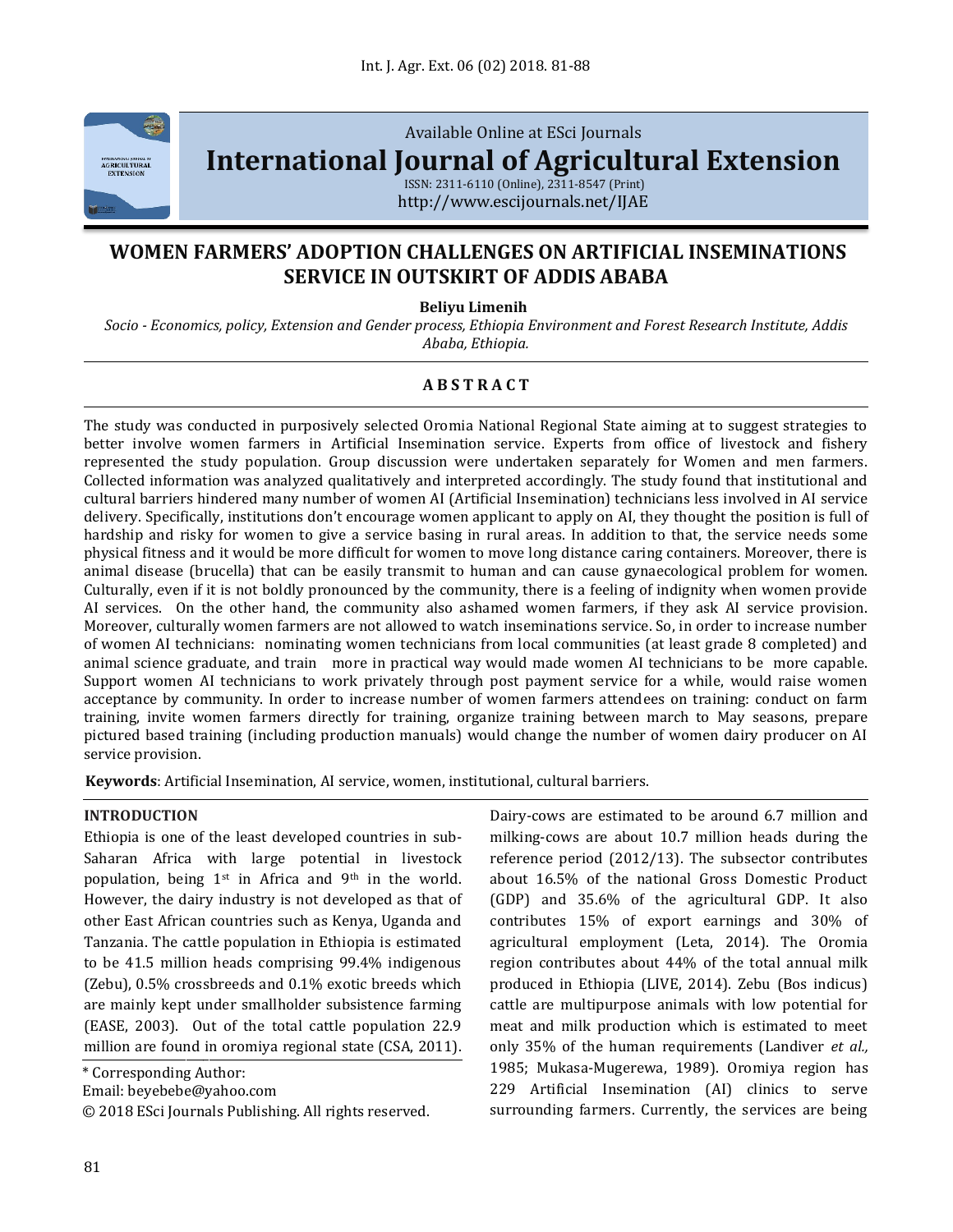delivered by 665 male and 2 women governmentally employed AI technicians. Surprisingly there are only seven private limited company that provide AI services. Out of it only two are owned by women.

In the region women farmers have limited access to AI service than men. As a strategy the institution has set a plan to address 30% of women farmers from the total number of beneficiaries. However, according to Oromiya Bureau of Livestock and Fishery (BoLF) 2016 report out of 1197 AI service accessed only 206 were women headed farmers. On the other word, the service approached 17% of women farmers. The reason was majority of AI technical are male and have better access to communicate with male farmers than women. For instance, male farmers frequently go to city and have better access to have current information than women farmer. On the other hand, majority of male farmers have mobile phone can easily call to AI technicians as they needed.

Beside that some thoughts also affected both women and men farmers access from the service. Around Jimma area, some of community member thinks that practicing AI as "against God willing". Men are the predominant dairy animal owners and women perform the majority of the work with dairy cows and are their day-to-day activities. Women are the most likely household member to observe a heat, and to be at home when an AI technician provide services. However, cultural barriers can inhibit women's active participation in the process. Women may be uncomfortable discussing AI with male technicians and men may be uncomfortable with their mothers, daughters or wives interacting with male AI technicians. These affected an efficiency of AI services. To improve on-farm management of dairy cows and address the existing barriers to higher conception rates, women must be empowered with the necessary knowledge and skills to build their expertise on dairy animal management and reproductive fitness. Evidences also indicate that women AI technicians outperform men at achieving positive pregnancies. So, engage women in AI service delivery, and improve women farmers access to AI service, suggest women specific pedagogical and training needs as well as gender related issues that feed AI technicians and whole farm management training curriculums upgrading process, customer service delivery approach sensitive to the needs of women farmers, propose feasible strategies/entry points for cultivating buy-in for women AI technicians across stakeholders (community/farmers, private institutions, GO and NGOs), Suggest strategies for ensuring women AI technicians long-term sustainability in managing their businesses ,recommend options on how dairy hubs, cooperatives, processors and private sector partners should be supported to provide women equal access to pre-payment schemes for AI and other cattle development services.

#### **MATERIALS AND METHODS**

The study was conducted in Oromiya Regional State in three selected weredas, namely, Welmera, sululta and Ada's. The study areas were selected purposively based on dairy production and AI service experience in the region. Consultation with Oromiya office of livestock 80 farmers were selected purposively based on their experience on AI services. Out of it, half of them were women households. Moreover, by using simple random sampling 18 AI technicians were interviewed. A total of four dairy cooperatives and product processors interviewed. To complement the existing information's 3 OOLF directors were interviewed.

A total of four group discussions (FGD) were organized. Women and men FGD were undertaken separately in each district. Moreover, dairy cooperatives/union and AI technicians were selected purposively from each district. Two dairy processors were interview at Ada's district. A cross-sectional type of study supported by semi structured questioner survey (Key Informant Interview), observation, focus group discussion (proportional pilling, and T-table) was carried out. The collected information were summarized and interpreted. Moreover, Harvard Analytical Frameworks (HAF) and Moser tools were also used to summarize Focus Group Discussion information.

## **RESULT AND DISCUSSION**

**Gender division of labour:** From a study it was found that, calf management including feed collection, feed preparation, feeding, watering, health care, keeping, buying medicine, washing and barn clearing activities were undertaken by adult women. In heifer and dairy cow's management, daughters had high engagement on grazing, watering, heat detection and mating of the animals in the field than women adult. As reported by farmers, in this day's most children are student and couldn't able to engage on farm activities on daily. Regarding milking, barn clearing, preparing dung cake and household works are always undertaken by women adult. And on general farm management barn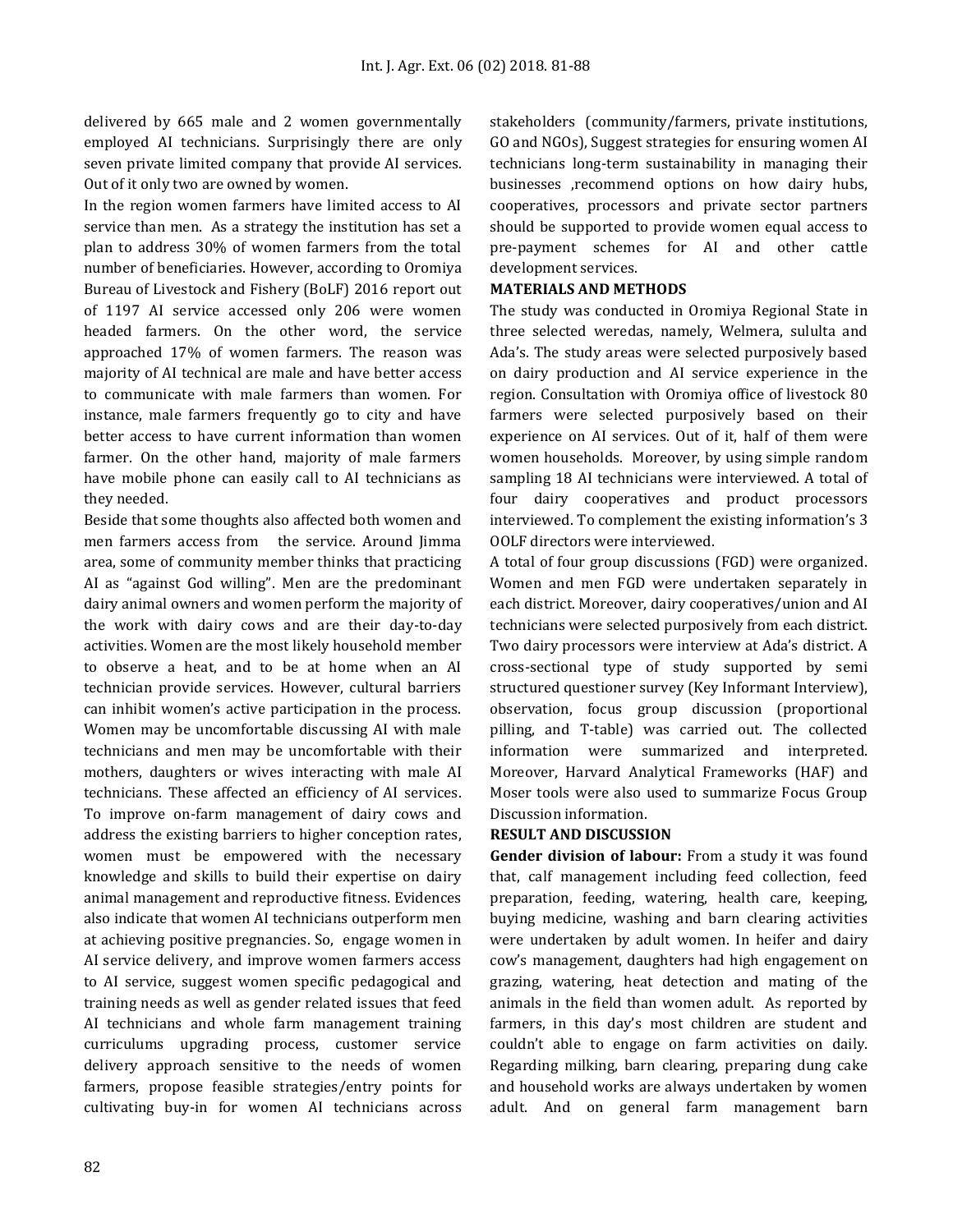construction and maintenance activities are frequently accomplished by men adult. Even if women adults participate on communities' works (terrace construction) men adults participate on local meeting, school meeting, and community works more frequently than women adult. As farmers said, through this all activities barn cleaning, milking and household activities took much of women times. On the other hand, barn construction and feed collection were highly time taking activities for men farmers. Consulting with farmers, based on farm activities three seasons were identified in the region namely main season (June-October), belg (march-may), and belg (harvesting time) (November-February). As farmers said at belg (march-may) and main season (June-October) are the average daily work hours of women and men daily activities hours decreased and increase. All in all the average daily work hours of women and men with in seasons were 10 and 6 hours per day. And at main season the maximum working hours of women and men will be raise to 14 and 8 hours per day. Women farmers have said that there is a positive relation when adopting crossbreed cows with an increment of role and responsibilities at household level. Because, crossbreed cows demand intensive management and health care than local breed cows.

The increased responsibility includes;

**Feeding and feed preparation:** Even if the productivity of crossbreed cows is higher than local cows. Equivalent to that, they need to feed every 3-4 hours. That increased women frequency of feed preparation and feeding hours per day.

**Barn clearing:** Women clean barn daily. As they said before the introduction of crossbreed cows it takes 30 minutes but now it took around 1:30 to 2 hours per day.

**Keeping cross breed cows:** Cross breed cows can easily affected by diseases than local breeds. It increased women frequency of follow up at home.

**Social life and participation:** The routine management of cross-breed cows (the increased workload) has brought severe time constraint on women. This in turn reduced their participation in social events, and trainings/meetings. Men increased responsible included: **Barn construction:** crossbred cows demand a wellstructured (recommended) barn than local cows. So, men farmers were modified the existed barn and built additional barn for cows. If it is not they can easily caught by disease.

**Purchasing different feeds:** crossbreed cows should get different nutritious feeds than local cows. It increased frequency of purchasing animal feeds.

**Taking to clinic:** Crossbreed cows are sensitive to diseases. So men farmers take cow to animal clinic more frequently than local cows.

**Access to and control over key productive resources:** As shown in Table 1, almost 34.5, 50 and 15.5% of the people are found on poor, middle and rich societies. And key resource like land, farming tools, dairy cows, heifers, and calves, income from crop sale, credit/loan and equines are highly accessed by men and except middle income households all are controlled by men. Similarly, in all households, men were totally accessed on extension services and trainings opportunities and decides when and how to use AI service provision. On the other hand, selling milk, income from milk and milk products accessed and controlled by women in all household. From focus group discussion, women and men were controlled some of the income (25%) and most of the income (75%) in the study area. Majority of women have less access on agricultural training. As women farmers said (welmera), only research institutes organized a training to women farmers. Moreover, because of household work burden, they couldn't able to participate on training. On the other hand, men farmers were reflected that they would not allowed their wife to participate on a trainings, they assumed that women can't able to write and read, and not capable to understand the information and transfer the knowledge to household members and women couldn't able to take cows for AI service. So men most of the time take cows to animal health clinic (for synchronization).

## **Barriers, constraints and challenges**

**Technical capacity development:** As farmers said, 60- 80 number of Women farmers participated on average two times a year on dairy management and off season production with drip irrigation training that was organized by research institute (welmera). However, on agricultural package, livestock management, peace and security, forest and natural resource management (watershed development), pest and disease control, income and cost analysis and saving and credit majority of men were participated in theses regard. Low participation of women were happened because of approach (men have mobile phone and can be easily get by development agents) and participate accordingly.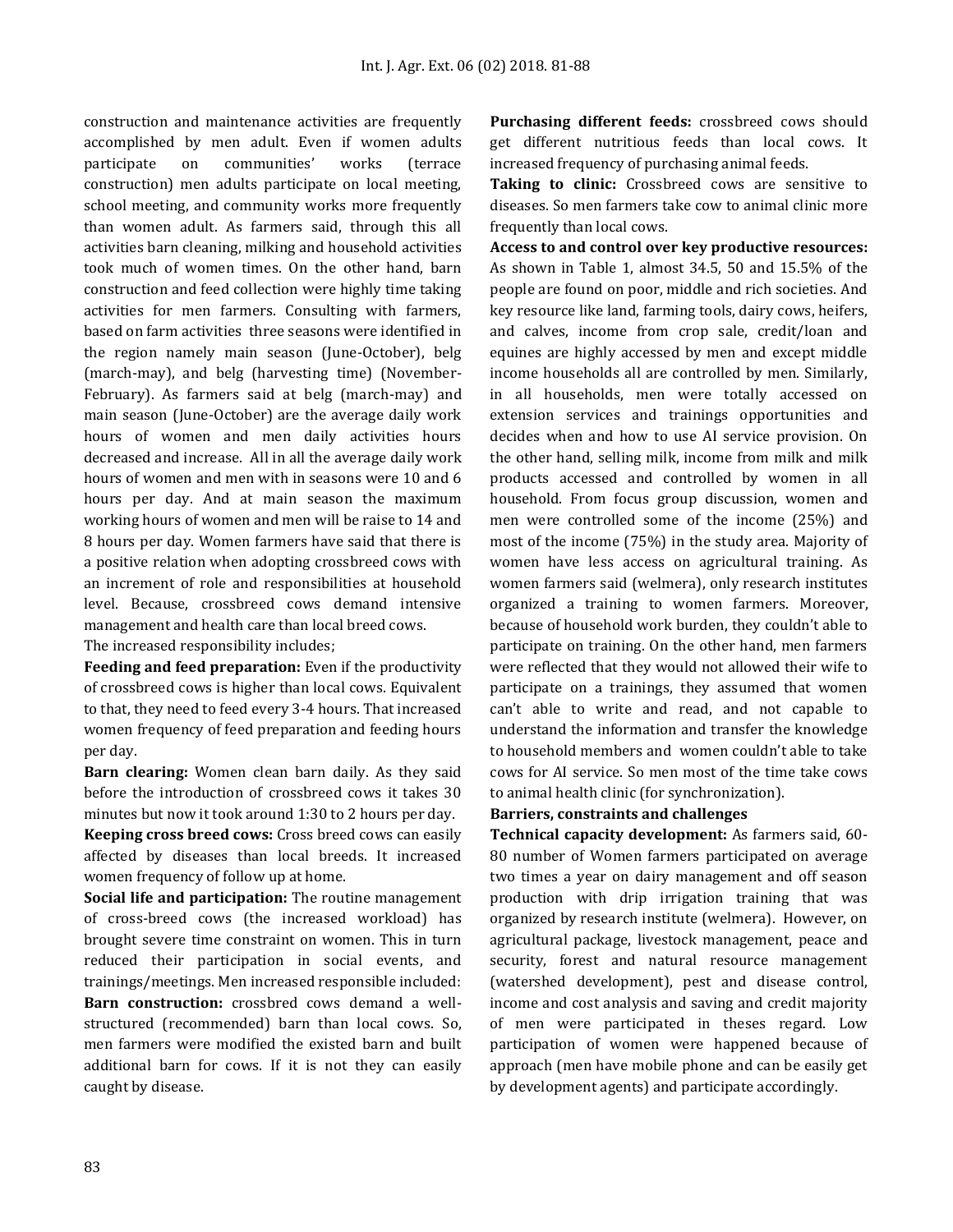|                                   | Poor household (34.5%) |     |      |         |       |       |        | Middle income HH (50%) |      |             |             |      |        | Rich /better of HH (15.5%) |       |         |     |      |  |
|-----------------------------------|------------------------|-----|------|---------|-------|-------|--------|------------------------|------|-------------|-------------|------|--------|----------------------------|-------|---------|-----|------|--|
| Resource, service and benefit     | Access                 |     |      | Control |       |       | Access |                        |      | Control     |             |      | Access |                            |       | Control |     |      |  |
|                                   | Women                  | men | hoth | women   | men   | both  | Women  | men                    | both | women       | Men         | both | Women  | men                        | poth  | women   | men | hoth |  |
| Land                              | Men                    |     |      | Men     |       |       | Men    |                        |      | <b>Both</b> |             |      | Men    |                            |       | Men     |     |      |  |
| Farming tool                      | Men                    |     |      | Men     |       |       | Men    |                        |      |             | Both        |      |        | Men                        |       |         | Men |      |  |
| Dairy cows                        | Men                    |     |      | Men     |       |       | Men    |                        |      | Both        |             |      | Men    |                            |       | Men     |     |      |  |
| Heifers                           | Men                    |     |      | Men     |       |       | Men    |                        |      | Both        |             |      | Men    |                            |       | Men     |     |      |  |
| Calves                            | Men                    |     |      | Men     |       |       | Men    |                        |      | Both        |             |      | Men    |                            |       | Men     |     |      |  |
| Equines                           | Men                    |     |      | Men     |       |       | Men    |                        |      | Both        |             |      | Men    |                            |       | Men     |     |      |  |
| Selling Milk and milk products    | Women                  |     |      |         |       |       |        | Women                  |      |             |             |      |        | Women                      |       |         |     |      |  |
| Income from sale of raw milk      | Women                  |     |      |         | Women |       |        |                        |      |             |             |      | Women  |                            |       |         |     |      |  |
| Income from sale of milk products | Women                  |     |      |         |       | Women |        |                        |      |             |             |      |        |                            | Women |         |     |      |  |
| Income from crop sale             | Men                    |     |      |         |       |       |        |                        | Both |             |             |      |        |                            | Men   |         |     |      |  |
| Income from cattle sale           |                        |     |      |         | Men   |       |        |                        |      |             | <b>Both</b> |      |        |                            |       |         | Men |      |  |
| Training, field visit             |                        | Men |      |         |       |       |        | Men                    |      |             |             |      |        | Men                        |       |         |     |      |  |
| Credits /loan                     |                        | Men |      |         | Men   |       |        | Men                    |      | Both        |             | Men  |        |                            | Men   |         |     |      |  |
| Livestock/dairy extension service |                        | Men |      |         |       |       | Men    |                        |      |             |             |      | Men    |                            |       |         |     |      |  |
| Animal health service             |                        | Men |      |         |       |       | Men    |                        |      |             |             | Men  |        |                            |       |         |     |      |  |
| Participate AI service in the HH  |                        | Men |      |         |       |       |        | Men                    |      |             |             |      | Men    |                            |       |         |     |      |  |

Table 1. Access to and control over key productive resources.

And because of workload in the household and place of a training hinders women from participating on a training (sululta). Moreover, husband/men assumed women can't able to transfer the knowledge and skill gained from training to the family because they lack understanding and couldn't able to write and read (low level of literacy

**AI and other dairy development services:** Women farmers were impeded from AI services because of less access on information (men have

better access on information than women). Besides that the communities ashamed her if she ask AI service provision. Moreover, women are not allowed to watch insemination for cultural reason (sululta). Because of that AI training were provided only for men farmers. That may hinder the number of women participation at AI service (welmera).

## **Gender needs and priorities**

**Training and pedagogical:** Before conducting training, women should be directly invited for training. Moreover, before the actual training, the trainer should prepared picture based materials rather than focusing on theoretical issues. Since they have cows and a lot of household responsibilities they need to train not more than 5-6 hours. And at on-farm training, morning at 4-6 am would be an appropriate time for them. Men suggested practical and on station training types for women farmers.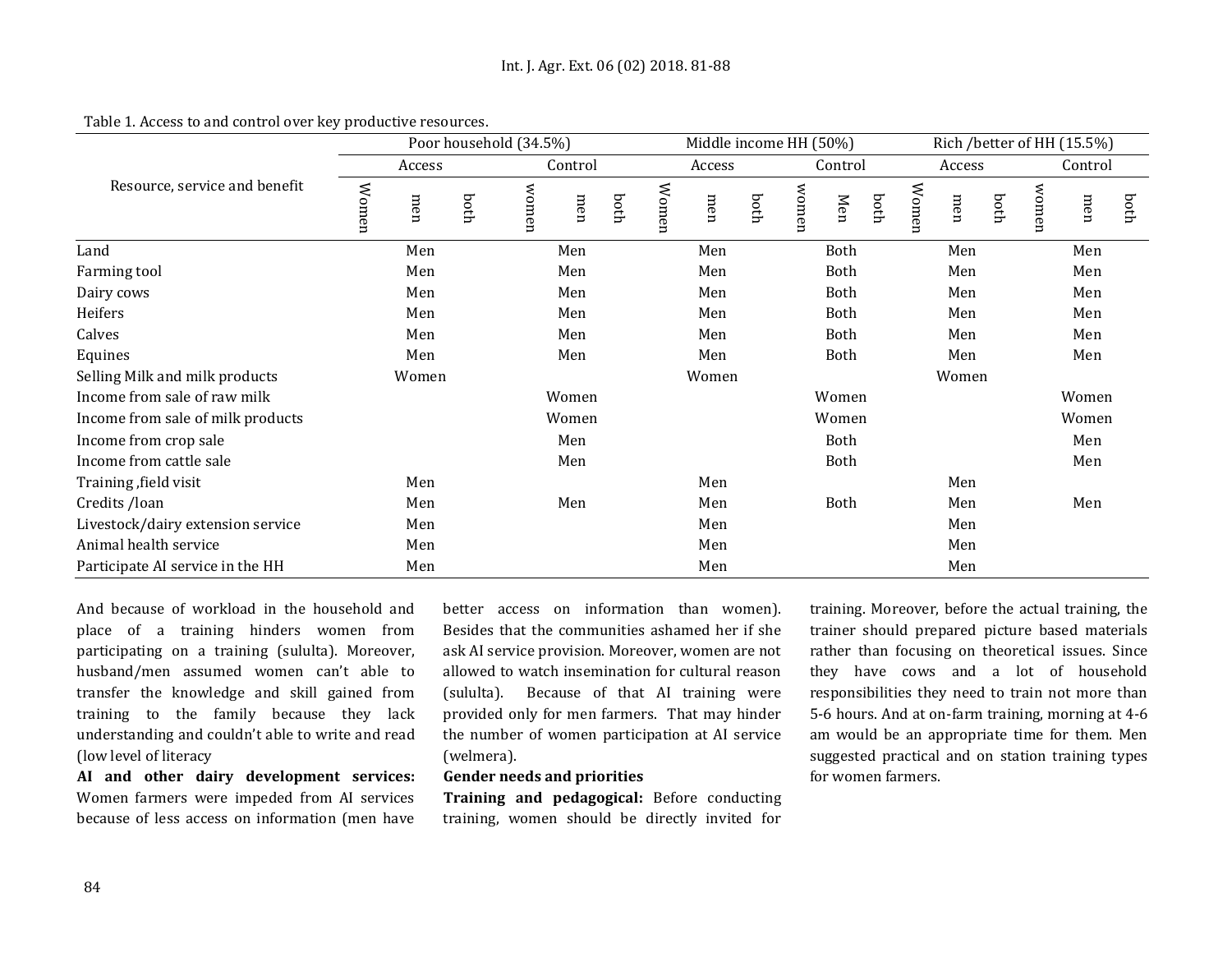| Women                                                        | Men                                                |  |  |  |  |  |  |  |  |
|--------------------------------------------------------------|----------------------------------------------------|--|--|--|--|--|--|--|--|
| • Animal nutrition (they couldn't able to know what kinds of | • Animal Feed (they lack where they should buy     |  |  |  |  |  |  |  |  |
| feeds are important for dairy cows and amount)               | and how to produce forage crops)                   |  |  |  |  |  |  |  |  |
| • Milk preserving methods (perishable sometimes)             | (design and build<br>• Barn construction<br>local  |  |  |  |  |  |  |  |  |
| • Milk processing and value addition (better price)          | material)                                          |  |  |  |  |  |  |  |  |
| • Milk marketing (because they are selling by unfair price)  | • Adopting crossbreeds (identifying the nature and |  |  |  |  |  |  |  |  |
| $\bullet$ AI service                                         | behavior)                                          |  |  |  |  |  |  |  |  |
| • Identification of heat periods                             | • AI service                                       |  |  |  |  |  |  |  |  |
| • Pre-prevention techniques of disease (breast disease)      | • Breeding (AI techniques)                         |  |  |  |  |  |  |  |  |
| • Disease symptoms and treatment                             | • Health (animal disease and symptom)              |  |  |  |  |  |  |  |  |

Table 3. Gender specific needs/priorities of women and men in relation to dairy cattle husbandry and management and AI services (Moser tool).

**Perception on women AI technicians:** In a case of Sululta, it was unveiled that respondents were getting AI service from women AI technicians. While she provides a service she also provides advisory services regarding heat detection. According to male technicians, all farmers have said that at male headed households they will not be entered if husband is not at home.

Because, men support him at AI service provision time, paid better price per service than women's dose and AI technicians have better relationship with men/husband, so they always preferred for service provision male households than women headed households.

On the other hand, farmer's believed that more women AI technicians' presence will improve the current AI service provision in the area. They assumed, women do care for everything by their nature, and women farmers can easily communicate with women AI technicians than their men counterparts.

**Gender related constraints in AI service:** Each AI technicians covered 6-8 peasant association in a given districts. Majority of them provide the service by using motorbike. However, they don't have sufficient budget for fuel and maintenance. Because of that they couldn't able to provide the service as expected. They also said that they have been providing the service fairly for women in male headed household and women in female headed household. In addition to that there is no any gender, cultural and social barriers that impede them to provide the service to women dairy producer. However, they confirmed that majority of the beneficiaries from service are male farmers. It was due to male dairy producers took them from their office for AI service and easily communicate with male headed household.

**Engagement and acceptance of women AI** 

**technicians:** AI technicians said that during recruitment the institution less encourage women applicants to participate in AI training. Because of that, women psychologically afraid to engaged on this profession. The other thing is that, if well aware women need to engage on a sector, access of educational opportunities is very low. Moreover, tuition fee is unaffordable for self-sponsors. They also said that if women engaged on the service, they might face low acceptance by the community regarding their service provision. In addition to that, having low acceptances by family, travel caring containers, riding motorbike, and providing the service at night would be a challenge for them to survive on the sector. On the other hand, women by their nature are patient, carefully accomplish skill demanding activities, and fast accomplishment nature of them would be good opportunities to provide AI service very efficiently than men technicians. Additionally, women dairy producer can easily communicate with women AI technicians than men. These kinds of relation can create women dairy producers to consult other development agendas with women AI technicians. Even if they don't have experience working with women AI technicians, they believed women can change community's perception through demonstrable performance.

#### **Dairy cooperative and unions**

**Access to AI and breed improvement services:** It has been 1-18 years since they are established as a cooperative/union. The cooperatives have a minimum and maximum of 23 and 1375 members, 34% of them are women. Even if Biftu Berga (Welmera) cooperative has its own AI technician, it couldn't able to provide AI service for members because of semen and nitrogen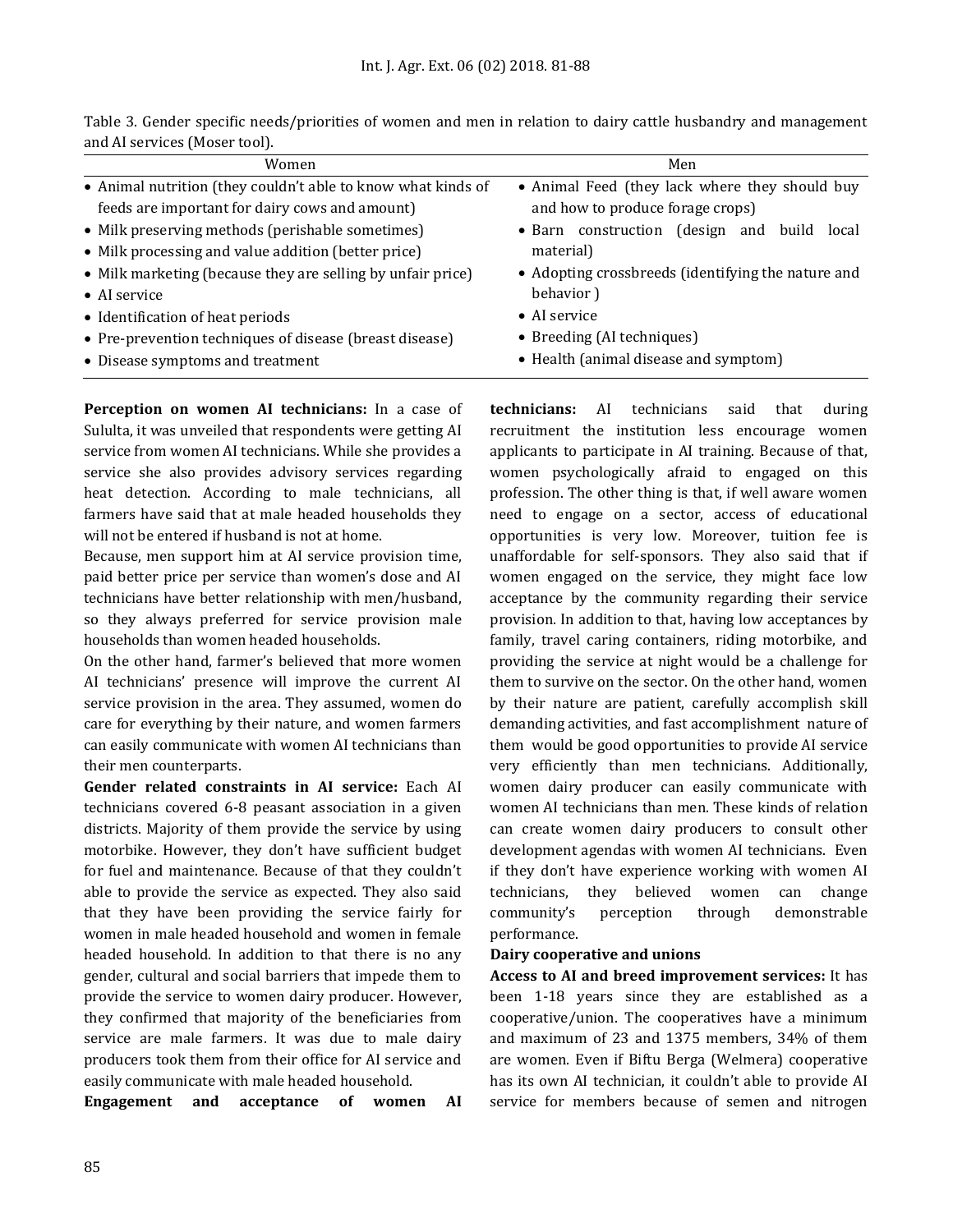shortage. So, currently all cooperatives member have been getting AI service from public AI technicians through payment. They have complained less accessibility of nitrogen and semen, semen quality, lack of skill and experience of AI technicians, and inefficient service provision of the current AI service provision. According to the service provision, cooperatives heads said that there is no any difference for both women and men members. Even if there is no any challenge for men AI technician's to approach women farmers, women farmers afraid to watch insemination.

**Engagement and acceptance of women AI technicians:** All cooperatives don't have experience in AI service provision by women AI technicians. But they believe that more women AI technicians should be engaged on the sector. In order to promote women AI technicians they suggested that advocacy at ATVET (Agricultural training vocational Education Training) colleges and community level might help women awareness to be changed and encouraged to engage on AI services. Moreover, minimizing the current challenges and creating conducive environment like incentives, salary improvement, fulfilling basic facilities, availing women motorbike and allocating sufficient budget for the service provision might encourage more women engagement.

According to community's perception, they have said that communities have animal health services from women veterinary doctors. But what they afraid are since women AI technicians are not common in the area, communities might lack confidence on women service provision. So, women should break this distrust through outstanding performance on service provision. To have professional qualities, they believe that women should be well equipped through practical and theoretical trainings. Finally, they believe that women by their nature are active, carefully accomplished skill demanding activities and highly responsible than men. So they are willing and believed will get better service if more women AI technicians engaged on the service.

**Customer service approach for AI service:** All cooperatives have positive attitudes towards post payment arrangement for dairy producers. As they said, they always made payment twice a month. So, they are positive to arrange long term credit system to milk producers from sold milk price. And they are willing to arrange and manage the service through office provision **Dairy processing industries**

**Suppliers profile and their access to AI service:** The

dairy processing industries have average number of 100-215 milk suppliers. From that around 60-80 number of a supplier are women dairy producers. Even if they have been receiving milk from primary cooperatives they don't have a separate data base for member suppliers. Milk processor have a milk processor machine that can process 4000- 15,000lt of milk. However, they only process 6000-4500lt of milk per day. As the processing heads said that, all have their own AI technicians that provide AI services for member and nonmember dairy producers freely (Gensis Farm). In addition, they provide health service, access to feed, water provision, advisory services (they advise on dairy husbandry, calving assistance and milk quality and management), technical support (this includes hooftrem and delivery (operation) services) and oxen gift (hard worker member for breeding purpose).

Through this all provision the processing industries doesn't have a special treatment for women except providing expensive medicine through long term return system for less capacitate women dairy producers. The reason was that, almost all women dairy producers are well capacitated and they don't need any special treatment than men member. Moreover, the area is found near to town this favored member women can easily access AI service provision easily (Ada's wereda).

**Engagement and acceptance of women AI technicians:** All processing industries do not have an experience working with women AI technicians. But they have positive attitude on the engagement of women on AI service. As they said, they have an ample experience on women veterinarians that have been working on animal health service in the area. Moreover, the industries encouraged women expertise involvement on different department. For instance, at Genesis farm four department heads are women out of five. About community's perception on engagement of women on AI service, they said that, communities might lack confidence on women AI service. But they surely said it would not be a serious challenge if women engaged on the service.

To improve community's attitudes towards women AI technicians, the industries believed that women professional should change their attitudes and engaged themselves on the service. And to improve their acceptance, they are very happy to offer attachment opportunities for women AI student for longer times. And the processing industries will gives priorities for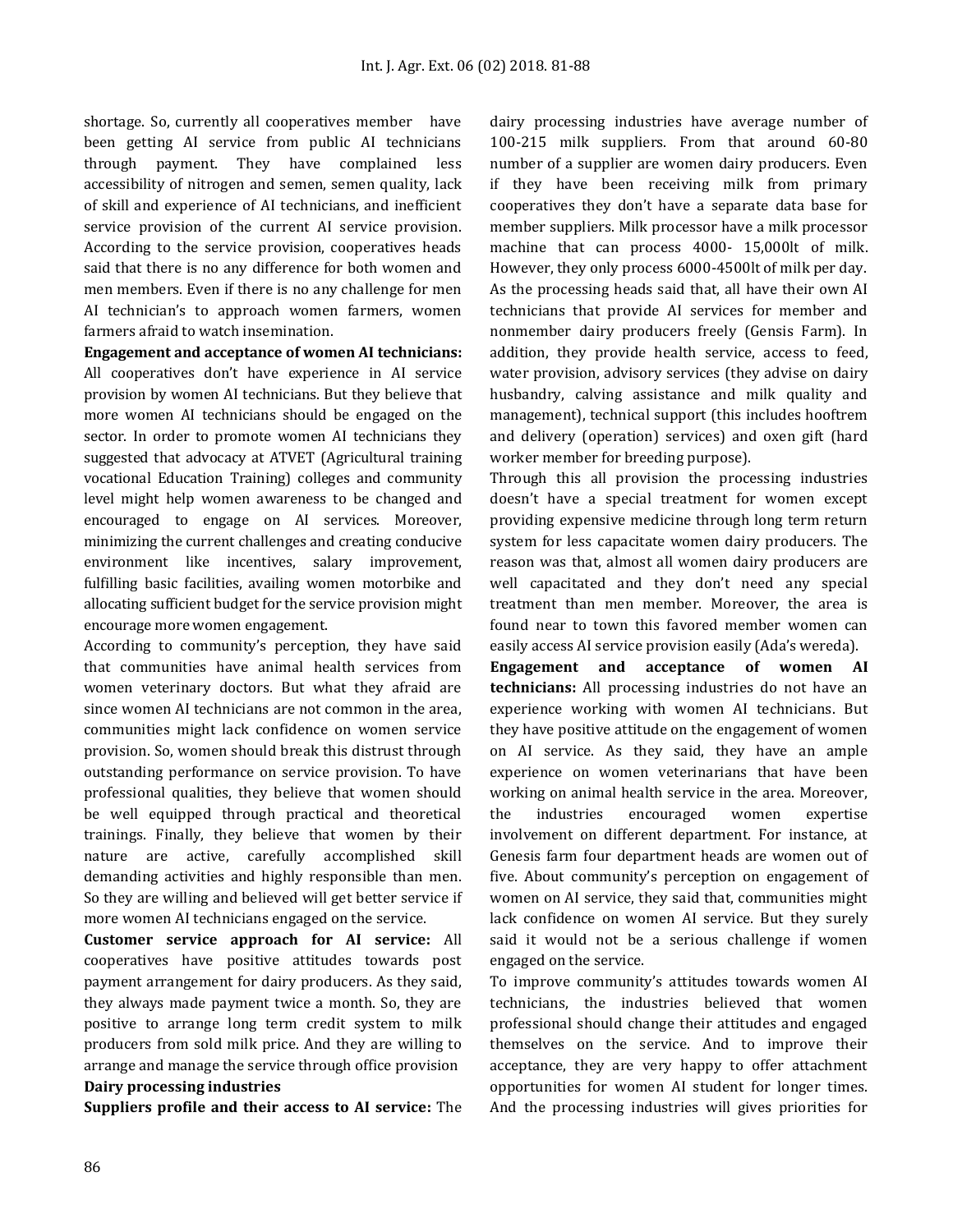#### women AI technicians at recruiting times

**Customer service approach for AI service:** The interviewed firms are very happy to provide AI service with a collaboration of other agencies. As they said, they already have enough materials including motorbike and Bajaj for transportation purposes. Moreover, they are very much ready to provide office for AI technicians for on stationed services.

## **Government actors (regional and district livestock bureaus)**

**Engagement and acceptance of women AI technicians:** As they said, currently four women AI technicians are engaged on the region. Reason of less number of women AI technician's engagement on the sector includes:

-Institutional –the institution don't encourage women to apply for the position. They think that the position is full of hardship especially women couldn't able to move alone at night time. In addition to that, the service needs some fiscal fitness to able to move caring those containers and ride motorbikes. Moreover, there is animal disease (brucella) that can be easily transmitted to human and can directly cause gynecological problem on women.

-Culturally: even if it is not boldly pronounced by a community there is a feeling of indignity when women provide AI services. This humiliation hindered women professionals not engaged on this sector. Moreover, in many rural places it is not common and accepted when women ride motorbike. So this discouraged women to participate on this discipline. On the other hand, the communities have an experience on gaining animal health services from women veterinarians. They will accept if more AI service providers participated on the sector. Because , there is a feeling that women are more patient, efficient and clearly accomplish skill demanding profession like AI service than men.

## **CONCLUSION**

Farmers reported that the average daily work hours of women and men daily activities hours on Belg (marchmay) minimized, whereas in a main season (June-October) raised rapidly. And the other thing is that, because of household work burden, women farmers couldn't able to participate on training. Moreover following crossbreed cows adoption women farmers' social life and participation decreased. Male farmers reflected that they would not allowed their wife to participate on a trainings. Cause of a fear on women can't able to write and read, and less capable to understand the information and transfer the knowledge to household members. So, to raise the participation of women on training the OOLF (Oromiya office of livestock and fishery) should organize trainings between march-May seasons. In addition to that supporting a training through audio visual material would advance the level of women undertaking. Majorities of women have mobility limitation, so conducting a training near to their station would increase number of participant farmers. Women farmers were impeded from AI services because of less access on information (men have better access on information than women). In order to increased women participation the OOLF (Oromiya office of livestock and fishery) should conduct awareness creation at community meeting time and public ceremony. And, organize frequent field days on demonstrated activities. Moreover, the project should seriously follow the number of beneficiaries (women and men farmers).

On the other hand, farmer's believed that more women AI technicians' presence will improve the current AI service provision in the area. They assumed, women do care for everything by their nature, and women farmers can easily communicate with women AI technician's than men technicians. In order to increase women AI technician's engagement the OOLF should nominating women technicians from local communities (grade 8) and animal science graduate, and train more in practical way would made women to be capable.

To improve community's attitudes towards women AI technicians, women professional should change their attitudes and engaged themselves on the service. Oromiya office of livestock and fishery should arrange student attachment with dairy processing industries for women AI technicians before entered to communities. Moreover, after School arranging refreshment courses and experience sharing for them will enhance their capacities and confidence. If it is possible, the project encourage and support women AI technicians to provide service provision through credit system till the communities build trust on their services.

**Acknowledgement:** First I like to thank my almighty God for everything. I would like to extend my heartfelt thanks to Land O'lake project (public private partnership) for sponsoring the project. I keep going my thanks to Mr. Mulugeta Kassa for his helpful comments on this research paper for devoting their precious time. And I would like also thank Daniel Ayele in Holetta